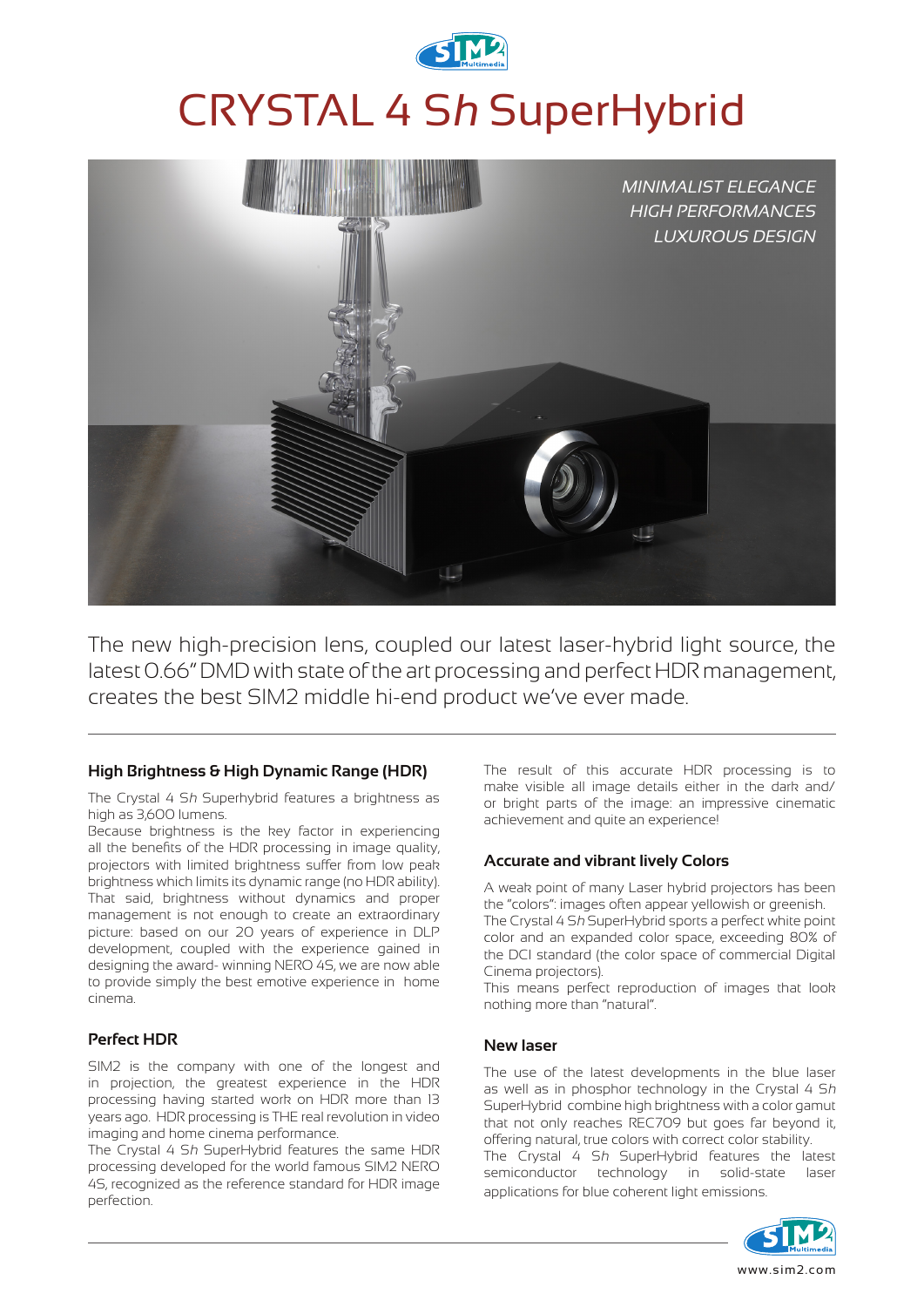#### **Color improvement**

The Crystal 4 Sh SuperHybrid uses 2 color wheels: one with phosphors and one with dichroic filters. The first with its latest generation green and yellow phosphors offers constant emissions over time and as the temperature changes.

The second purifies the colors, with which SIM2, with its long experience in the field of colorimetric reproduction, has reached an unusual degree of colorimetric reproduction accuracy in the Crystal 4 Sh SuperHybrid.

# **Projection lens**

The Crystal 4 Sh SuperHybrid uses a high resolution, very low dispersion 1.6x zoom projection lens. This lens allows together with the excellent performance of the DMD, very low background light and a contrast at the highest levels seen on the market.

Its characteristics of clarity, sharpness and uniformity over the whole screen, of low chromatic aberration and low geometric distortion, allow the Crystal 4 Sh SuperHybrid to achieve impeccable optical performance typical of much higher priced projection systems.

#### **Last and best DMD chip**

SIM2 has chosen one of the largest and much improved UHD 4K DMD chip released by Texas Instruments for all its home cinema projectors including the new Crystal 4 Sh SuperHybrid. The 0.66" DMD chip allows a higher brightness and much lower dispersed light, compared to the smaller O,47" chip, thus delivering images with a higher contrast and lower black level: perfect for home cinema applications.

#### **Anticlipping Contrast Adjustment:** properly adjusted according to the "nit" of the disk

SIM2 developed special processing that automatically adapts the parameters of the projector to the various Bluray disks and in particular to the "nits" of the disks, thus preventing the clipping of the image in the bright part. The result is a rich image with all details visible.



**Weight:** 14,5 kg **Available:** Black & White



**Dimensions:** 507 x 392 x 181 mm (W x D x H)

## **SuperHybrid mode**

This special processing dramatically improves the contrast by adjusting dynamically all the parameters of the projector in combination with the laser source.

## **Automatic Color Calibration**

Like the Nero 4S, the Crystal 4 Sh SuperHybrid comes with the LCC 4.0 (Live Color Calibration), a special PC software developed by SIM2 that allows accurate automatic color calibration. By connecting a color probe and the projector to the PC, the Sw allows graphic adjustment of both the primary and secondary colors to arrive at the target chosen. The process can also be automatic.

# **Luxury and elegant crystal glass cabinet**

Home cinema projectors are now used more and more in living rooms as well as bedrooms, therefore they have to be properly integrated in interiors to avoiding the appearance of an obtrusive piece of technology that degrades the aesthetics of the room.

The Crystal 4 Sh SuperHybrid sports an elegant and minimalist crystal glass-based cabinet for a sleek look when installed in the ceiling, over a bookshelf or furniture. It comes in either a white or black glass finish, one that can be integrated in modern or classic environments. An invisible crystal glass back door hides all the inputs, cables, and connectors.

# **"A whisper in the air"**

In some installations, the projector is really close to the viewers (i.e. small theatres with a low ceiling, etc.) and therefore the projector has to be really silent.

The new Crystal 4 Sh SuperHybrid is one of the most silent projectors in the market. Thanks to the design of the cooling system, and the solid 7 mm Crystal glass cabinet that prevents noise to come out from top, back and front of the projector.